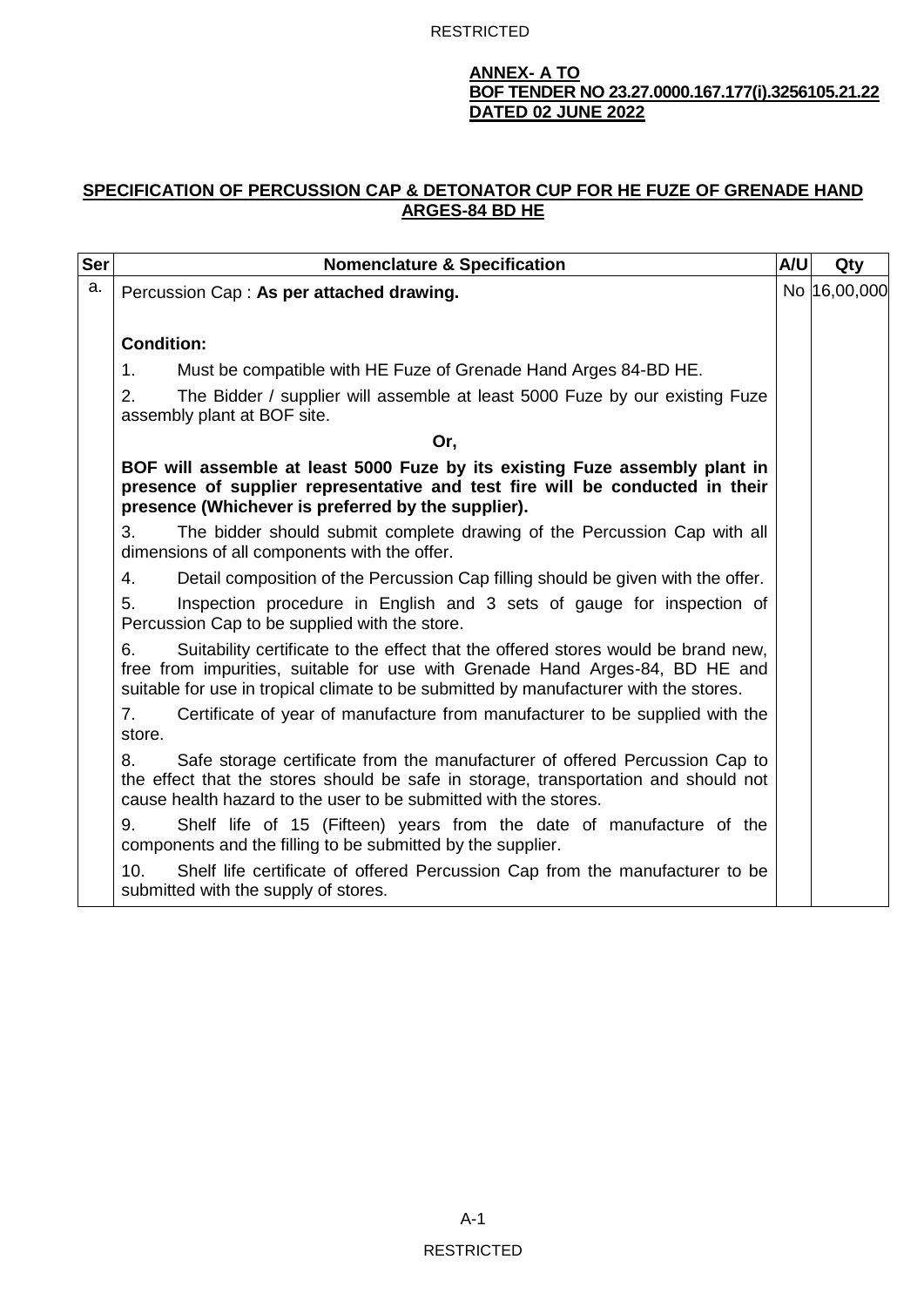| Ser | <b>Nomenclature &amp; Specification</b>                                                                                                                                                                                                                          | A/U | Qty         |  |  |  |  |  |
|-----|------------------------------------------------------------------------------------------------------------------------------------------------------------------------------------------------------------------------------------------------------------------|-----|-------------|--|--|--|--|--|
| b.  | Detonator Cup: As per attached drawing                                                                                                                                                                                                                           |     | No 8,00,000 |  |  |  |  |  |
|     | <b>Condition:</b>                                                                                                                                                                                                                                                |     |             |  |  |  |  |  |
|     | 1.<br>Must be compatible with HE Fuze of Grenade Hand Arges 84-BD HE.                                                                                                                                                                                            |     |             |  |  |  |  |  |
|     | 2.<br>The Bidder / supplier will assemble at least 5000 Fuze by our existing Fuze                                                                                                                                                                                |     |             |  |  |  |  |  |
|     | assembly plant at BOF site.                                                                                                                                                                                                                                      |     |             |  |  |  |  |  |
|     | Or,                                                                                                                                                                                                                                                              |     |             |  |  |  |  |  |
|     | BOF will assemble at least 5000 Fuze by its existing Fuze assembly plant in<br>presence of supplier representative and test fire will be conducted in their<br>presence (Whichever is preferred by the supplier).                                                |     |             |  |  |  |  |  |
|     | 3.<br>The bidder should submit complete drawing of the Detonator Cup with all<br>dimensions of all components with the offer.                                                                                                                                    |     |             |  |  |  |  |  |
|     | 4.<br>Detail composition of the Detonator Cup filling should be given with the offer.                                                                                                                                                                            |     |             |  |  |  |  |  |
|     | Inspection procedure in English and 3 sets of gauge for inspection of<br>5.<br>Detonator Cup to be supplied with the store.                                                                                                                                      |     |             |  |  |  |  |  |
|     | Suitability certificate to the effect that the offered stores would be brand new,<br>6.<br>free from impurities, suitable for use with Grenade Hand Arges-84, BD HE and<br>suitable for use in tropical climate to be submitted by manufacturer with the stores. |     |             |  |  |  |  |  |
|     | Certificate of year of manufacture from manufacturer to be supplied with the store.<br>7.                                                                                                                                                                        |     |             |  |  |  |  |  |
|     | Safe storage certificate from the manufacturer of offered Detonator Cup to the<br>8.<br>effect that the stores should be safe in storage, transportation and should not cause<br>health hazard to the user to be submitted with the stores.                      |     |             |  |  |  |  |  |
|     | 9.<br>Shelf life of 15 (Fifteen) years from the date of manufacture of the<br>components and the filling to be submitted by the supplier.                                                                                                                        |     |             |  |  |  |  |  |
|     | 10.<br>Shelf life certificate of offered Detonator Cup from the manufacturer to be<br>submitted with the supply of stores.                                                                                                                                       |     |             |  |  |  |  |  |
|     | <b>Condition:</b>                                                                                                                                                                                                                                                |     |             |  |  |  |  |  |
|     | Country of Origin : Austria, Serbia, Pakistan, Bosnia & Herzegovina, UK, USA,<br>a.<br>Canada, Australia, France, Germany, Turkey, Italy and Poland.                                                                                                             |     |             |  |  |  |  |  |
|     | : To be mentioned.<br>Name of Principal<br>b.                                                                                                                                                                                                                    |     |             |  |  |  |  |  |
|     | Name of Manufacturer<br>: To be mentioned.<br>c.                                                                                                                                                                                                                 |     |             |  |  |  |  |  |
|     | : Country of Manufacturer.<br>Port of Shipment<br>d.                                                                                                                                                                                                             |     |             |  |  |  |  |  |
|     | <b>Offer Validity</b><br>: 180 days from tender opening date.<br>е.                                                                                                                                                                                              |     |             |  |  |  |  |  |
|     | f.<br><b>Pre-Shipment Inspection:</b>                                                                                                                                                                                                                            |     |             |  |  |  |  |  |
|     | 03 (Three) members {02 (Two) members from BOF & 01 (One) member from IA&E}<br>I.                                                                                                                                                                                 |     |             |  |  |  |  |  |
|     | for a period of 05 (Five) workings days (Excluding journey period).                                                                                                                                                                                              |     |             |  |  |  |  |  |
|     | Supplier must submit detail plan of PSI (Modus Operandi).<br>ii.                                                                                                                                                                                                 |     |             |  |  |  |  |  |
|     | iii.<br>Supplier must also mention PSI cost to be borne by them at their end.                                                                                                                                                                                    |     |             |  |  |  |  |  |
|     | If PSI is not carried out by the buyer due to any pandamic situation, then the Quality<br>iv.<br>Assurance Certificate (QAC) original hard copy signed by appropriate authority of Quality<br>Control Department of manufacturer.                                |     |             |  |  |  |  |  |

# **Terms & Conditions**

Supplier must mention their compliance on the following mentioned points :

1. A principal/manufacturer can submit **only one offer through one local agent** for any individual item. Offers through multiple local agents by same principle/manufacturer will be **treated as rejected**.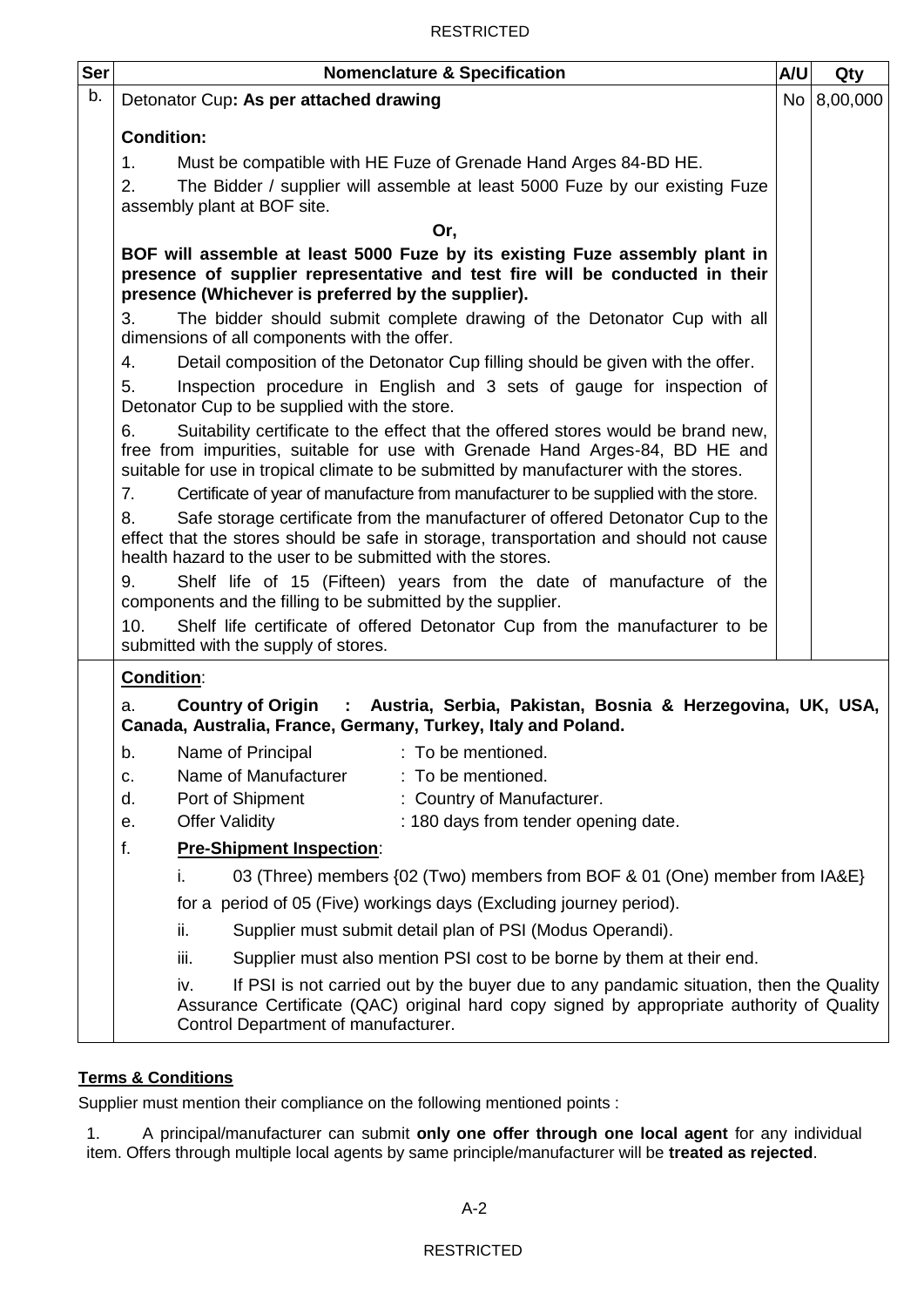2. To ensure unhindered LC handling the principal must provide a certificate to confirm that their LC operating bank has RMA (Relationship Management Agreement) with the local scheduled Banks of Bangladesh

3. Supplier must **clearly mention** (in the technical offer) that as principal/manufacturer they poses necessary **export permit** from the concern ministry or any other authority of their country. They must also submit a certificate in this regards as per the attached specimen format at Annex K.

4. Before signing the contract, foreign currency Performance Guarantee @ 10% of total LC value is to be submitted by the Principal in favour of Commandant, Bangladesh Ordnance Factories, Gazipur Cantonment, Gazipur through any scheduled Bank located in Bangladesh (As per the format at Annex H).

5. A separate **certificate should be provided** by the principal **originally signed** (Computerized or digitally edited signature will not be accepted) stating that they are aware of the requirement of the PG and if the contract is awarded they will be bound to provide the PG as per the format at Annex J, **otherwise administrative action will be taken against the principal and local agent.** 

6. The stores should be supplied to BOF at **supplier's cost.**

7. If the supplier fails to deliver the stores within the stipulated period, the followings will be applicable:

a. Cancel the contract and/or,

b. Decision at the discretion of BOF.

8. Inspectorate is the authority in all matters pertaining to Inspection. Any verdict by the inspectors regarding rejection, acceptance, and /or deviation of machine involving price reduction will be treated as final and will not be subject to arbitration.

9. The Supplier must submit the following **attested documents** with the schedule :

**a. Trade License b. Tin Certificate c. Up to date VAT Registration certificate.**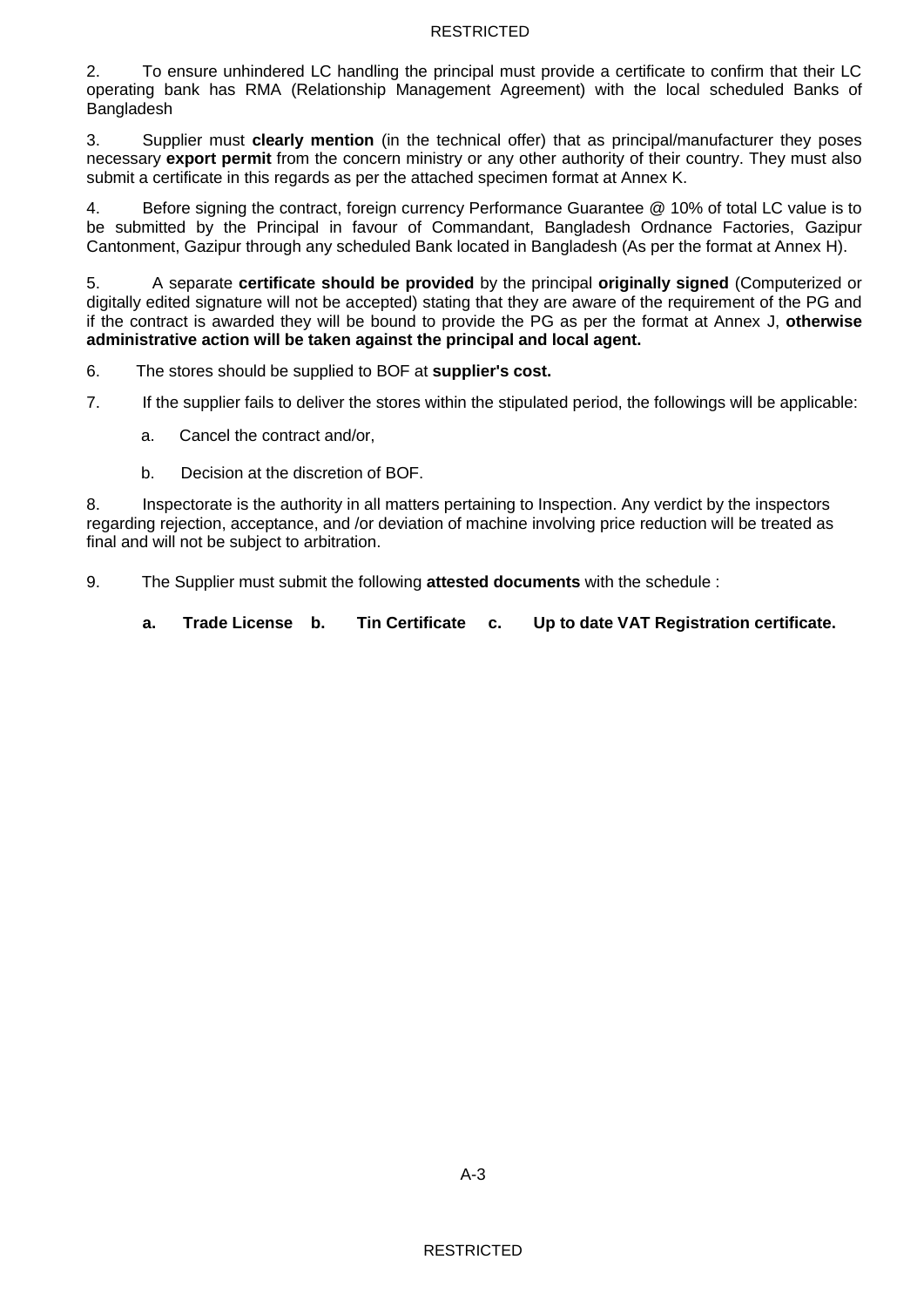#### **ANNEX-B TO BOF TENDER NO 23.27.0000.167.177(i).3256105.21.22 DATED 02 JUNE 2022**

### **GENERAL REQUIREMENTS AND OTHER TERMS AND CONDITIONS FOR PERCUSSION CAP FOR HE FUZE OF GRENADE HAND ARGES-84 BD HE**

### 1. **General Requirements.**

a. The store must be suitable for use in tropical climate. Certificate should be provided to this effect by the manufacturer along with the offer and stores.

b. The year of manufacture of the store should be current year i.e contracted calendar year. Certificate should be provided to this effect by the manufacturer along with the offer and stores.

c. The stores should be safe in storage, transportation etc and should not cause any health hazard. Certificate should be provided to this effect by the manufacturer along with the offer and stores.

d. Guarantee Certificate for supply of stores as per offer to be provided by the manufacturer along with the offer and stores.

e. Warranty and Shelf Life Certificate by the manufacturer as mentioned below should be furnished along with the offer and stores.

(i) **Warranty Certificate**. The supplied store must be brand new, free from all defects, good surface finished and that in the event of any shortage, defects/damages being found after inspection the stores should be replaced by the supplier at their own cost within 90 (ninety) days of the case arises. The warranty period of the store will be 12 (twelve) months from the date of issue of "Inspection Note" by IA&E (Final Acceptance).

(ii) **Shelf Life Certificate**. The Shelf Life of the Percussion Cap will be 15 (fifteen) years from the date of manufacture. If the Percussion Cap is found defective within the shelf life, the Percussion Cap must be replaced by the supplier at their own cost within 6 (Six) months as the case arises.

f. Packing Material to be such that it will not be affected by rust, damp, insects, fungus or any other harmful material during storage up to the shelf life. Certificate should be provided to this effect by the manufacturer along with the offer and stores.

g. Maximum quantity of store in one lot is 50,000 nos.

h. All markings and other details should be in English Language.

j. All certificates and letters of authorization should be original and in English Language.

k. Quality Control and Inspection Certificate by the manufacturer must be provided along with the offer stores.

l. IA&E will issue final Inspection Report within one month after receipt the stores at Consignee's end provided the Visual Inspection and Test Firing is satisfactory and the case of clarification/replacement, if any is settled as per Visual Inspection and Test Firing report are completed within the time (1 Month). Part Inspection Note will not be issued.

2. **Technical Specification.** The stores should be supplied as per drawing.

3. **Catalogue/Brochure.** Original Catalogue/Brochure having technical information in English Language should be provided by the manufacturer along with the offer. Laminated/Computer Printed Catalogue/Brochure is not acceptable. Chemical composition of the stores should be mentioned in the offer.

4. **Quality Inspection and Test Criteria by manufacturer**. Detail of quality inspection and test criteria done by manufacturer for the components in factory side should be provided along with the offer.

B-1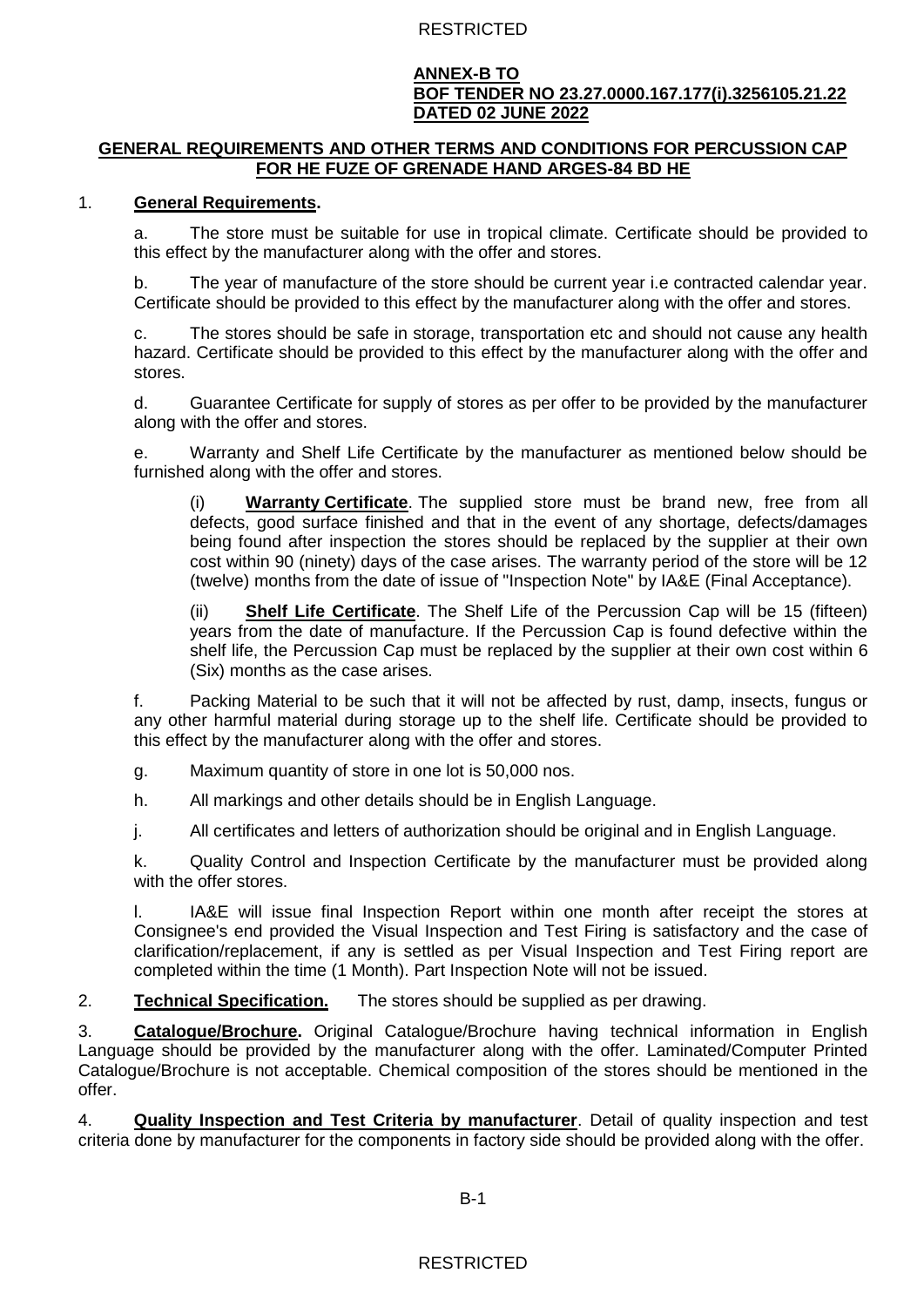# 5. **Packing.**

a. As per international packing procedure of the factory standard.

b. A Packing List/Note showing lot details and number of box against each lot should be furnished in each box.

c. The stores are to be securely packed with sea worthy packing and clearly marked for safe transit by air/sea/road/rail. The box/package should have suitable means for holding by hands and should be easy to handle for storage and transportation.

# 6. **Marking on the Packing Box.**

- a. Following marking to be stenciled on the top of the boxes:
	- (i). Consignee: Commandant, Bangladesh Ordnance Factories, Gazipur Cantonment, Bangladesh.
	- (ii) Contract number & dt: .......................................
	- (iii) Package number: 01/100, 02/100 and so on.
- b Following marking to be stenciled on the front side of the box :
	- (i) Number of stores packed.
	- (ii) Full nomenclature of the store.
	- (iii) Lot number & year of manufacturer, and factory code.
	- (iv) Govt explosive group (To be shown within a red circle).
	- (v) Dimension of the box.
	- (vi) Net weight of the store.
	- (vii) Gross weight of the box.
	- (viii) Safety distance category.
	- (ix) International Maritime Dangerous Goods (IMDG) Code with Explosion symbol.
	- (x) United Nation (UN) Number.
	- (xi) Country of Origin.

### 7. **Environmental Condition.**

- a. Storage temperature range  $\therefore$  0°c to +50°c.
- b. Storage humidity minimum : 95%.
- c. Operating temperature range  $\therefore$  -5 $^{\circ}$ c to +55 $^{\circ}$ c.
- d. Operating humidity minimum : 95%.

### 8. **Pre-shipment Inspection (PSI).**

a. Pre-shipment Inspection (PSI) will be carried out jointly by BOF and Inspectorate of Armaments & Explosive (IA&E) at the discretion of BOF authority. The team may be comprised of 03 (Three) members {02 (Two) members from BOF & 01 (One) member from IA&E} for a period of 05 (Five) working days excluding journey period. The cost incurred by BOF PSI members will be borne by BOF and cost of IA&E PSI members will be borne by Bangladesh Army. Supplier should inform about the date of Pre-Shipment Inspection (PSI) at least 8 (Eight) weeks (in respect of time required for obtaining visa of respective country) prior to the exact date of carrying out of PSI.

b. The pre-shipment inspection (PSI) will be carried out at manufacturer's factory premises/plant. Pre-shipment inspection (PSI) should include visual inspection/checking of physical dimension, laboratory and functional test of the item, inspection of production line of same type of Detonator Cup. PSI Team will check all the parameters of the items as per technical requirements of the contract. All the equipment required for PSI team will be provided by the supplier.

c. PSI team will accept the stores provisionally, if the stores are found as per contractual requirement. PSI report will be vetted by both the vetting committee of BOF and IA&E.

d. If any deficiency/discrepancy found during vetting of PSI report, then deficiency/discrepancy items will be filled up or rectified by the supplier and will forward completion certificate to BOF. Then shipment clearance will be given by BOF. After necessary rectification 2<sup>nd</sup> PSI may be held, if deficiency/discrepancy items are major in nature. In that case supplier will bear all PSI cost including Daily Allowance (DA) of the PSI team members.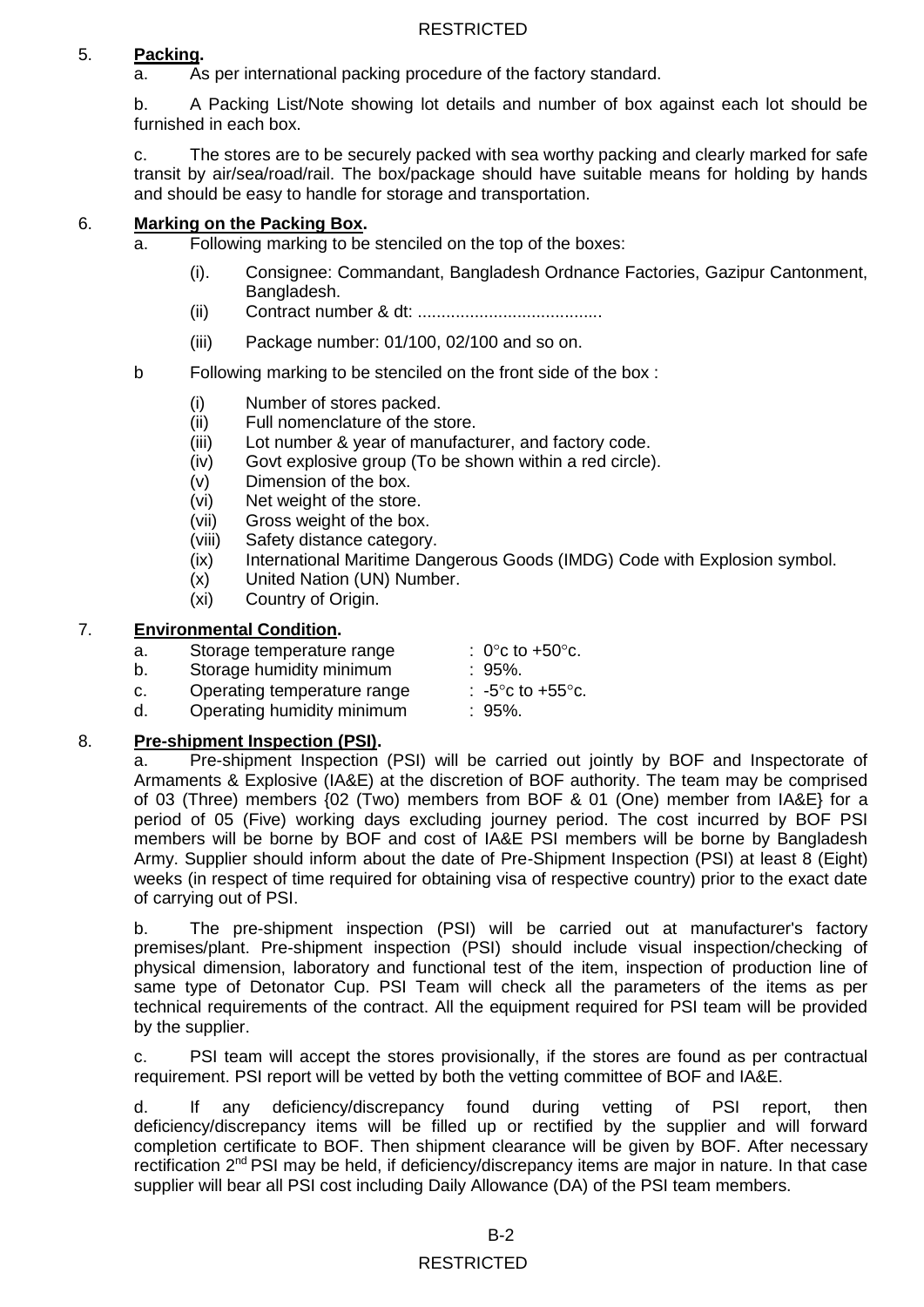e. If the PSI is not carried out due to any reason then the Quality Assurance Certificate of ''Quality Assurance Department'' of the manufacturer will be considered as PSI report. In this case 60% payment will be given after shipment. The post-shipment inspection will be carried out jointly by the inspection team of supplier/manufacturer/representative/local agent, IA&E and BOF. Thereafter, rest 40% payment will be given after satisfactory post-shipment inspection report at BOF site. If the stores are rejected during post-shipment inspection, the stores will be replaced by the supplier at their own cost.

f. The PSI team will carry 200 nos Base Corpus (without the filling of delay element) from BOF for the suitability test in manufacturer factory. If PSI not carried out then 200 nos Base Corpus (without the filling of delay element) from BOF will be handed over to local agent to send to the manufacturer at their own responsibility and cost for suitability test in the manufacturer factory.

g. QAC Related Original Documents/Certificates: Following original documents/certificates are to be furnished with the QAC. All test/Inspection result/results which was/were conducted by the quality control department of manufacturer to be furnished including the following:

- (1) Certificate of country of origin.
- (2) Certificate of country of manufacture/assembly.<br>(3) Certificate of year of production.
- Certificate of year of production.
- (4) Certificate of warranty/guaranty as specified in the contract.
- (5) Certificate of quality assurance and genuineness.
- (6) Buy back certificate.

(7) Functionality test certificate and test firing certificate for fulfillment the technical specification as per contract.

(8) Laboratory test certificate for fulfillment of the technical specification as per contract.

(9) Environmental suitability certificate (suitability for tropical climate, humidity tolerance, operating temperature, storage temperature, salinity resistance) for fulfillment the technical specification as per contract.

- (10) Packing list as per contract.
- (11) All other certificates as mentioned in the contract and any other as deemed necessary.
- h. All documents/certificates will be original and duly signed and stamped.

#### 9. **Pre-shipment Inspection (PSI) Requirement.**

a. Functional test (Internal Proof Test Firing) of Percussion Cap should be carried out by the Pre Shipment Inspection team during PSI. Total 255x Percussion Cap (each lot) for functional test during PSI should be supplied by the supplier at free of cost.

b. Following test should be conducted by the supplier at the time of PSI for each lot of 50,000 nos (Percussion Cap:

| <b>Ser</b>     | <b>Sort of Examination</b>                                                                        | <b>Sample</b><br><b>Size</b> | <b>Way of Conduction</b>                                                                          | <b>Remarks</b>           |  |
|----------------|---------------------------------------------------------------------------------------------------|------------------------------|---------------------------------------------------------------------------------------------------|--------------------------|--|
| 1.             | Dimension checking and                                                                            | 90 nos                       | Dimension checking according to drawing<br>and visual appearance checking (brand new,             | All should               |  |
|                | appearance                                                                                        |                              | rust/dirt free, fresh, spot/mark free etc).                                                       | be as per<br>requirement |  |
| 2.             | of<br>Checking<br>the<br>airtight/hermetic<br>in.<br>assembly<br>with<br>Delay<br>element         | 15 nos                       | Shocking in water with normal temperature<br>on deepness 150 mm in duration of 02<br>minutes.     |                          |  |
| 3.             | Checking<br>of<br>the<br>resistance on the<br>high<br>humidity in assembly with<br>Delay element  | 15 nos                       | In hermatic sealed desicator with pure<br>water (100% relative humidity) for 24<br>hours.         | All should               |  |
| 4.             | Checking of the abrupt<br>influences of temperature<br>changes in assembly<br>with Delay element  | $15$ nos                     | chambers<br>climate<br>according<br>In.<br>to<br>procedure,<br>3 cycles by 8 hours (+50°C, -30°C) | be fired                 |  |
| 5 <sub>1</sub> | Exposure to extremes of<br>temperature -30°C<br>in in<br>assembly with<br><b>Delay</b><br>element | $15$ nos                     | at $-30^{\circ}$ C<br>Tempering<br>according<br>to<br>procedure for a period of $24\pm2$ hours    |                          |  |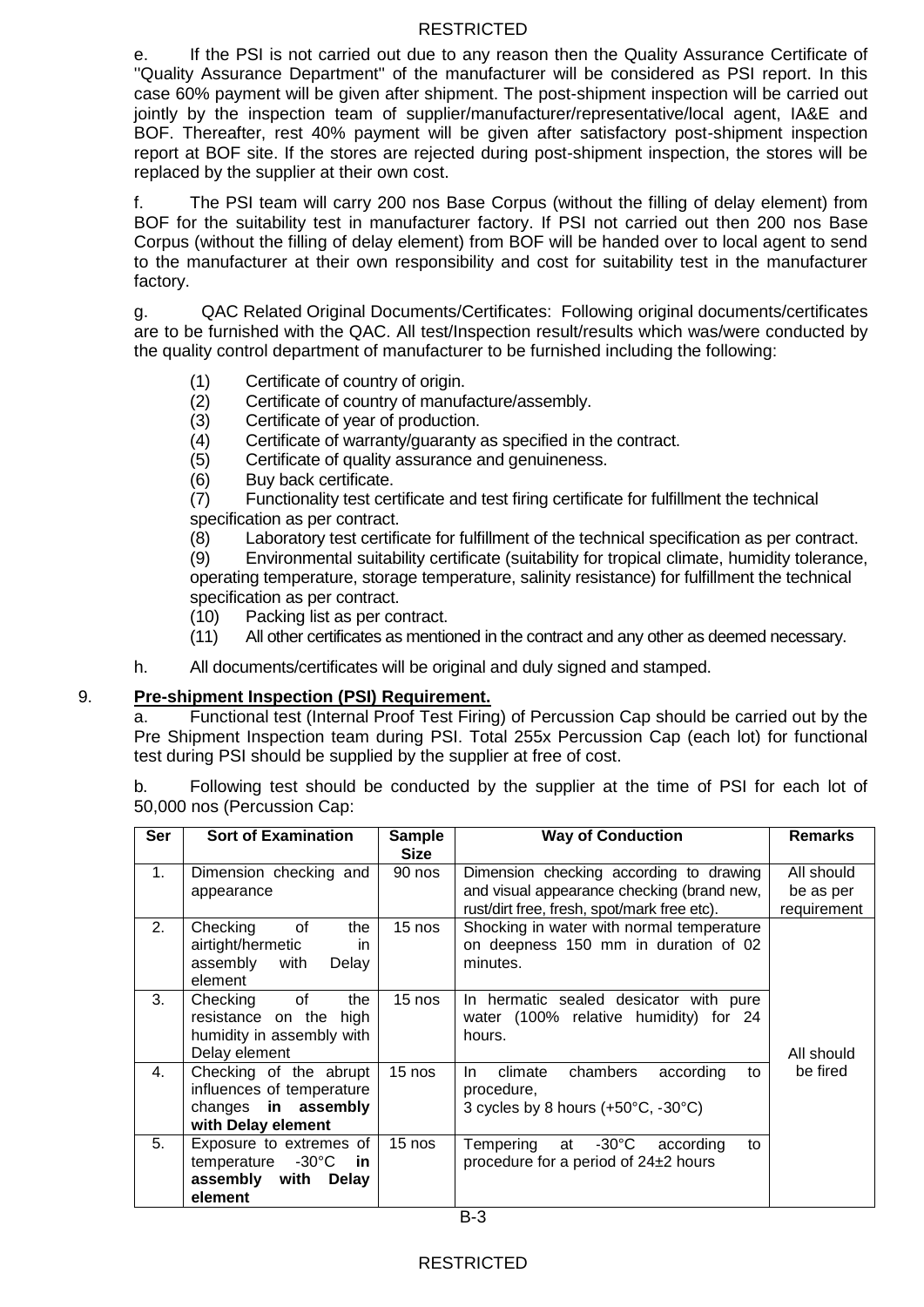| Ser            | <b>Sort of Examination</b>                                                                                                                                                                                                                                                                                                                                                          | <b>Sample</b><br><b>Size</b> | <b>Way of Conduction</b>                                                                                                                                                                                                                                                                                                                                    | <b>Remarks</b> |  |
|----------------|-------------------------------------------------------------------------------------------------------------------------------------------------------------------------------------------------------------------------------------------------------------------------------------------------------------------------------------------------------------------------------------|------------------------------|-------------------------------------------------------------------------------------------------------------------------------------------------------------------------------------------------------------------------------------------------------------------------------------------------------------------------------------------------------------|----------------|--|
| 6.             | Exposure to ambient of<br>temperature $+21^{\circ}$ C in<br>assembly with Delay<br>element                                                                                                                                                                                                                                                                                          | $15$ nos                     | Tempering at $21\pm1\degree$ C for a period of 8 hours                                                                                                                                                                                                                                                                                                      |                |  |
| 7 <sub>1</sub> | Exposure to extremes<br>of temperature +50°C<br>assembly<br>with<br>in.<br><b>Delay element</b>                                                                                                                                                                                                                                                                                     | $15$ nos                     | Tempering at +50°C according to procedure for<br>a period of 24±2 hours                                                                                                                                                                                                                                                                                     |                |  |
| 8.             | 15 nos<br>Sensitivity test<br>Weight ball-55 gm, Height of dropping-300 mm<br>A weight of 55 gm ball to be dropped from a<br>height of 300 mm on the Percussion Cap. All<br>Percussion Caps must function. If one fails, the<br>test will be repeated with equal number (15 pcs)<br>of Percussion Caps. One failure in the retest will<br>reject the Percussion Cap lot under test. |                              |                                                                                                                                                                                                                                                                                                                                                             |                |  |
|                |                                                                                                                                                                                                                                                                                                                                                                                     | 15 nos                       | Weight Ball-55 gm, Height of Dropping-55 mm<br>A weight of 55 gm ball to the dropped from a<br>height of 55 mm on the Percussion Cap. No<br>Percussion Caps should function. If one<br>functions the test will be repeated with equal<br>number (15 pcs) of Percussion Caps. One<br>failure in the retest will reject the Percussion<br>Cap lot under test. | As per<br>test |  |
|                | <b>Total</b>                                                                                                                                                                                                                                                                                                                                                                        | 210<br>nos                   | +30 nos for the retest (if required)                                                                                                                                                                                                                                                                                                                        |                |  |

c. Besides that any other test manufacturer wants to conduct as per factory standard and quality at the time of PSI. Required Percussion Cap and other components as deemed necessary will be provided by supplier free of cost for test firing.

### 10. **Post-shipment Inspection Requirement.**

a. Necessary Base Corpus with Delay Element should be provided by the supplier, with which Fuze will be manufactured and Post Shipment Inspection will be done as BOF standard given below:

| Ser | <b>Name of Test</b>                | <b>Duration of</b><br><b>Immersion</b> | <b>Fuze</b><br>Quantity | <b>Remarks</b>                                          |
|-----|------------------------------------|----------------------------------------|-------------------------|---------------------------------------------------------|
|     | Room<br>temperature                |                                        | 20 nos                  | If one Fuze blinds/misfires, the test will be           |
| 1.  | test                               |                                        |                         | repeated with equal 20 nos of Fuzes.                    |
|     |                                    |                                        |                         | There must be no failure in the retest.                 |
| 2.  | $+60^{\circ}$ C<br>temperature     | Min 03 hours or                        | 10 nos                  | If one Fuze blinds/misfires, the test will be           |
|     | test                               | max 08 hours                           |                         | repeated with equal 10 nos of Fuzes.                    |
| 3.  | $-30^{\circ}$ C<br>temperature     | Min 03 hours or                        | $10$ nos                | There must be no failure in the retest.                 |
|     | test                               | max 08 hours                           |                         |                                                         |
|     | Thermal shock test                 | Min 03 hours or                        | 05 nos                  | If one Fuze blinds/misfires, the test will be           |
| 4.  | $(+60^{\circ}$ C<br>$30^{\circ}$ C | max 09 Hours                           |                         | repeated with equal 05 nos of Fuzes.                    |
|     | $+60^{\circ}$ C)                   |                                        |                         | There must be no failure in the retest.                 |
|     | Drop test                          | From<br>02<br>meter                    | 05 nos                  | There must not be any detonation when                   |
| 5.  |                                    | height                                 |                         | dropped. One failure will reject the whole              |
|     |                                    |                                        |                         | lot of Fuze.                                            |
| 6.  | Water proofness test               | 60 mins                                | 01 no                   | If one Fuze fails the test will be repeated             |
| 7.  | Lead plate test                    | Lead plate with                        | 01 no                   | with 05 nos of Fuzes. There must be no                  |
|     |                                    | 05 mm thickness                        |                         | failure in the retest.                                  |
| 8.  | <b>Functional test</b>             |                                        | 15 nos                  | 15 nos complete Fuze will be fired with                 |
|     |                                    |                                        |                         | Grenade Hand Arges-84. If fails 1 <sup>st</sup> time as |
|     |                                    |                                        |                         | per BOF standard, the test will be repeated             |
|     |                                    |                                        |                         | with equal 15 nos of complete Fuzes.                    |
|     |                                    |                                        |                         | There must be no failure in the retest.                 |
|     |                                    | Total=                                 | 67 nos                  | +70 nos for the retest (if required)                    |

**Complete Fuze testing procedure (per lot 50,000 nos)**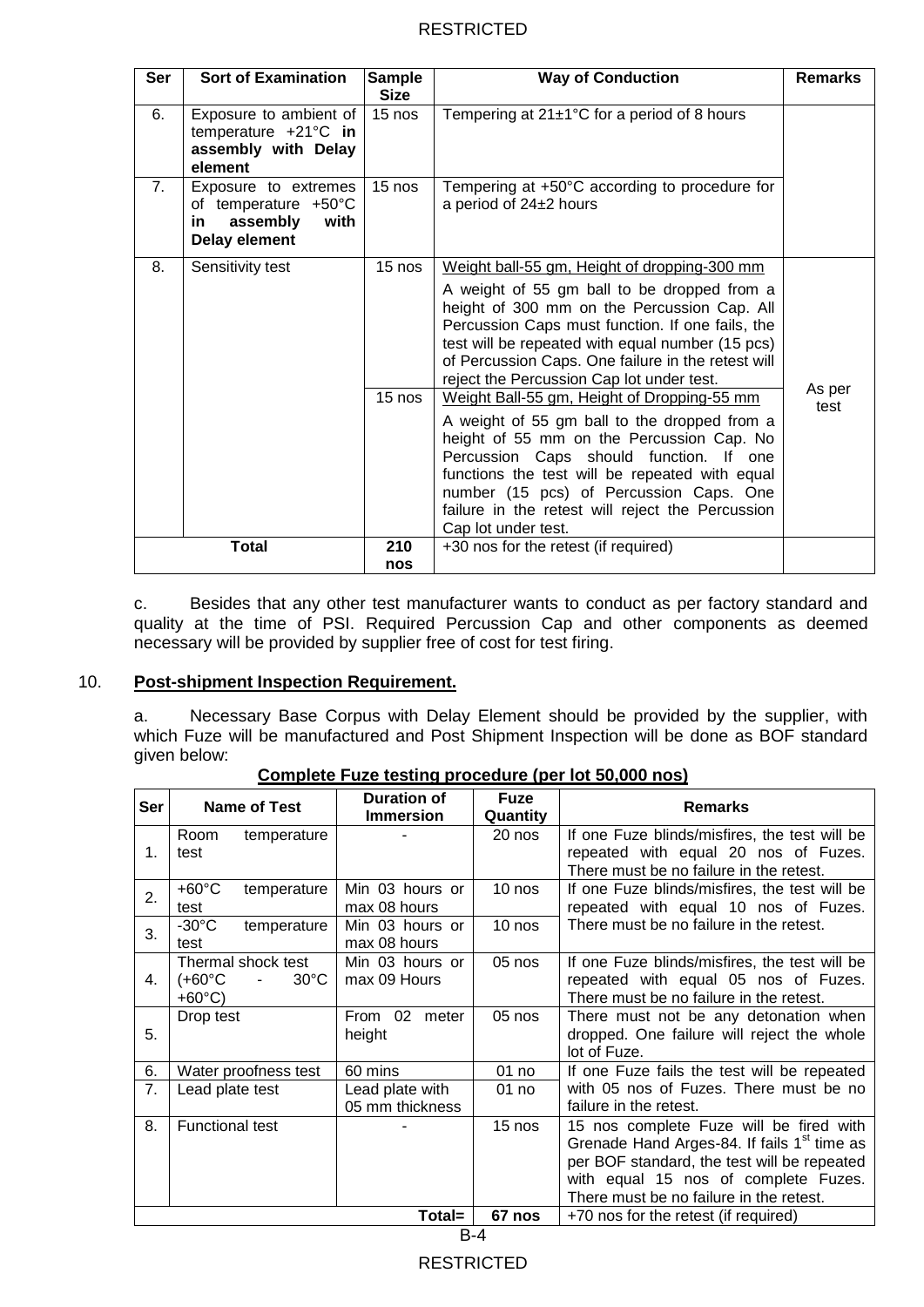b. **Compatibility test**. 15 nos supplied items from each lot will be assembled with BOF produced Base Corpus with Delay Element to see the compatibility. The supplied items should be compatible.

c. Following items should be given free of cost by the supplier for functional test during post shipment inspection:

- (1) Base corpus with delay element: 140 nos for each lot of Percussion Cap.
- (2) Percussion Cap: 155 nos for each lot.
- d. The supplied items should pass post shipment test mentioned above for final acceptance.
- 11. **Technical Manual**. 03×Copies of Technical Manual of Percussion Cap containing storage, inspection and maintenance to be provided by the supplier at free of cost. Technical Manual should contain detail description of the Percussion Cap in English Language.
- 12. **Authority Holding Sealed Particulars**. CI, IA&E, Gazipur Cantonment.
- 13. **Inspection Authority**. CI**,** IA&E, Gazipur Cantonment or authorized representative.
- 14. **Part-Shipment**. Part-shipment is allowed if PSI cannot be carried out and goods are send basing on QAC.
	- a. 1st shipment : 50% of total quantity.<br>b. 2nd shipment : Rest 50% quantity.
	- : Rest 50% quantity.
- 15. **Part Payment**. Part payment is allowed if PSI cannot be carried out and goods are send basing on QAC.
- 16. **Transshipment**. Transshipment is not allowed.
- 17. **Inspection Certificate**. Final Inspection Certificate from the manufacturer should be provided along with the store by the supplier.
- 18. **Country of Origin**. Austria, Serbia, Pakistan, Bosnia & Herzegovina, UK, USA, Canada, Australia, France, Germany, Turkey, Italy and Poland.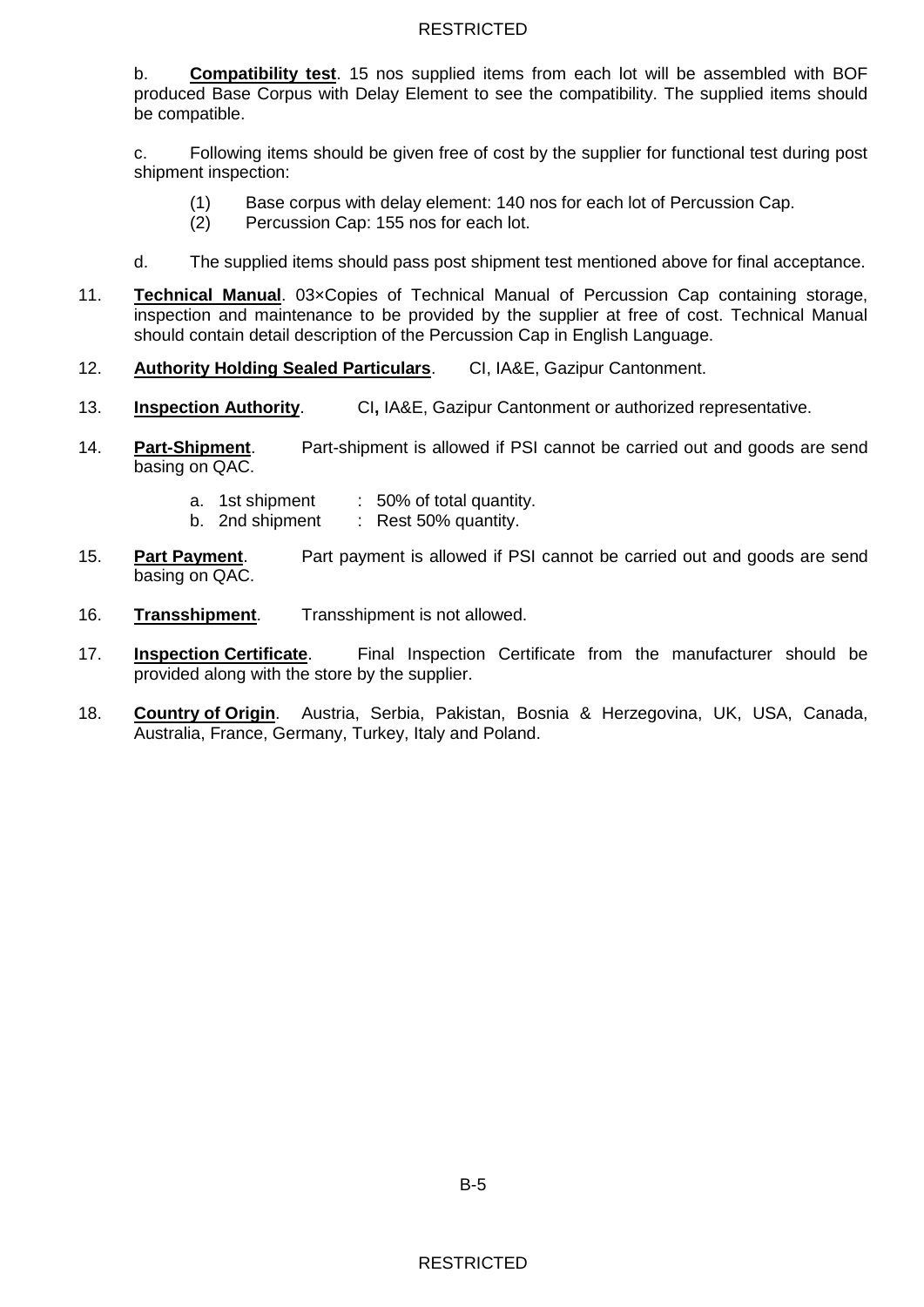### **ANNEX-C TO BOF TENDER NO 23.27.0000.167.177(i).3256105.21.22 DATED 02 JUNE 2022**

### **GENERAL REQUIREMENTS AND OTHER TERMS AND CONDITIONS FOR DETONATOR CUP FOR HE FUZE OF GRENADE HAND ARGES-84 BD HE**

### 1. **General Requirements.**

a. The store must be suitable for use in tropical climate. Certificate should be provided to this effect by the manufacturer along with the offer and stores.

b. The year of manufacture of the store should be current year i.e contracted calendar year. Certificate should be provided to this effect by the manufacturer along with the offer and stores.

c. The stores should be safe in storage, transportation etc and should not cause any health hazard. Certificate should be provided to this effect by the manufacturer along with the offer and stores.

d. Guarantee Certificate for supply of stores as per offer to be provided by the manufacturer along with the offer and stores.

e. Warranty and Shelf Life Certificate by the manufacturer as mentioned below should be furnished along with the offer and stores.

(i) **Warranty Certificate**. The supplied store must be brand new, free from all defects, good surface finished and that in the event of any shortage, defects/damages being found after inspection the stores should be replaced by the supplier at their own cost within 90 (ninety) days of the case arises. The warranty period of the store will be 12 (twelve) months from the date of issue of "Inspection Note" by IA&E (Final Acceptance).

(ii) **Shelf Life Certificate**. The Shelf Life of the Detonator Cup will be 15 (fifteen) years from the date of manufacture. If the Detonator Cup is found defective within the shelf life, the Detonator Cup must be replaced by the supplier at their own cost within 6 (six) months as the case arises.

f. Packing Material to be such that it will not be affected by rust, damp, insects, fungus or any other harmful material during storage up to the shelf life. Certificate should be provided to this effect by the manufacturer along with the offer and stores.

g. Maximum quantity of store in one lot is 50,000 nos.

h. All markings and other details should be in English Language.

j. All certificates and letters of authorization should be original and in English Language.

k. Quality Control and Inspection Certificate by the manufacturer must be provided along with the offer stores.

I. IA&E will issue final Inspection Report within one month after receipt the stores at Consignee's end provided the Visual Inspection and Test Firing is satisfactory and the case of clarification/replacement, if any is settled as per Visual Inspection and Test Firing report are completed within the time (1 Month). Part Inspection Note will not be issued.

2. **Technical Specification.** The stores should be supplied as per drawing.

3. **Catalogue/Brochure.** Original Catalogue/Brochure having technical information in English Language should be provided by the manufacturer along with the offer. Laminated/Computer Printed Catalogue/Brochure is not acceptable. Chemical composition of the stores should be mentioned in the offer.

4. **Quality Inspection and Test Criteria by manufacturer**. Detail of quality inspection and test criteria done by manufacturer for the components in factory side should be provided along with the offer.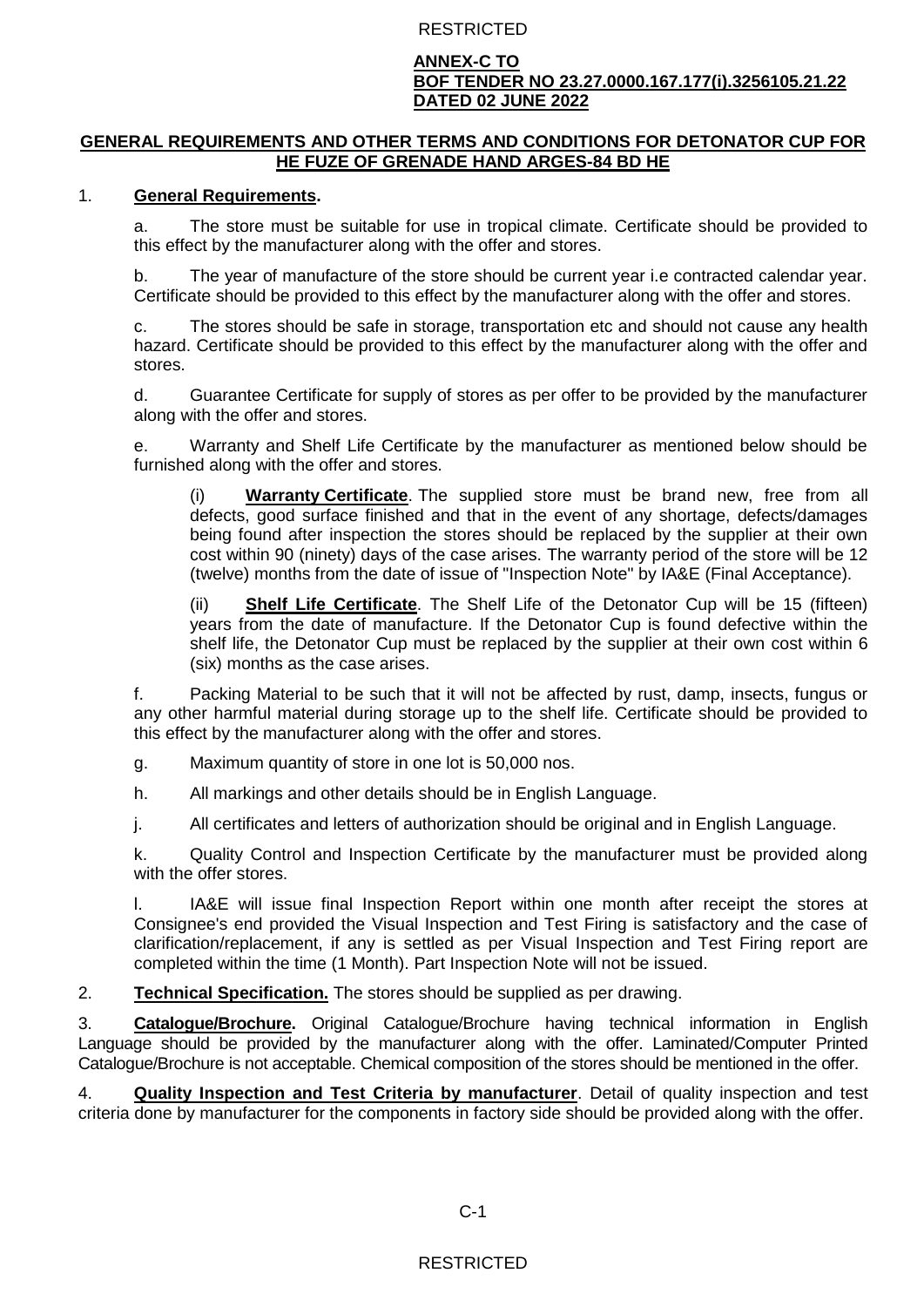## 5. **Packing.**

a. As per international packing procedure of the factory standard.

b. A Packing List/Note showing lot details and number of box against each lot should be furnished in each box.

c. The stores are to be securely packed with sea worthy packing and clearly marked for safe transit by air/sea/road/rail. The box/package should have suitable means for holding by hands and should be easy to handle for storage and transportation.

## 6. **Marking on the Packing Box.**

- a. Following marking to be stenciled on the top of the boxes:
	- (i). Consignee: Commandant, Bangladesh Ordnance Factories, Gazipur Cantonment, Bangladesh.
	- (ii) Contract number & dt: .......................................
	- (iii) Package number: 01/100, 02/100 and so on.
- b Following marking to be stenciled on the front side of the box :
	- (i) Number of stores packed.
	- (ii) Full nomenclature of the store.
	- (iii) Lot number & year of manufacturer, and factory code.
	- (iv) Govt explosive group (To be shown within a red circle).
	- (v) Dimension of the box.
	- (vi) Net weight of the store.
	- (vii) Gross weight of the box.
	- (viii) Safety distance category.
	- (ix) International Maritime Dangerous Goods (IMDG) Code with Explosion symbol.
	- (x) United Nation (UN) Number.
	- (xi) Country of Origin.

### 7. **Environmental Condition.**

- a. Storage temperature range  $\therefore$  0°c to +50°c.
- b. Storage humidity minimum : 95%.
- c. Operating temperature range  $\qquad$ : -5<sup>o</sup>c to +55<sup>o</sup>c.
- d. Operating humidity minimum : 95%.

### 8. **Pre-shipment Inspection (PSI).**

a. Pre-shipment Inspection (PSI) will be carried out jointly by BOF and Inspectorate of Armaments & Explosive (IA&E) at the discretion of BOF authority. The team may be comprised of 3 (Three) members {2 (Two) members from BOF & 1 (One) member from IA&E} for a period of 5 (Five) working days excluding journey period. The cost incurred by BOF PSI members will be borne by BOF and cost of IA&E PSI members will be borne by Bangladesh Army. Supplier should inform about the date of Pre-shipment Inspection (PSI) at least 8 (Eight) weeks (in respect of time required for obtaining visa of respective country) prior to the exact date of carrying out of PSI.

b. The pre-shipment inspection (PSI) will be carried out at manufacturer's factory premises/plant. Pre-shipment inspection (PSI) should include visual inspection/checking of physical dimension, laboratory and functional test of the item, inspection of production line of same type of Detonator Cup. PSI Team will check all the parameters of the items as per technical requirements of the contract. All the equipment required for PSI team will be provided by the supplier.

c. PSI team will accept the stores provisionally, if the stores are found as per contractual requirement. PSI report will be vetted by both the vetting committee of BOF and IA&E.

d. If any deficiency/discrepancy found during vetting of PSI report, then deficiency/discrepancy items will be filled up or rectified by the supplier and will forward completion certificate to BOF. Then shipment clearance will be given by BOF. After necessary rectification 2<sup>nd</sup> PSI may be held, if deficiency/discrepancy items are major in nature. In that case supplier will bear all PSI cost including Daily Allowance (DA) of the PSI team members.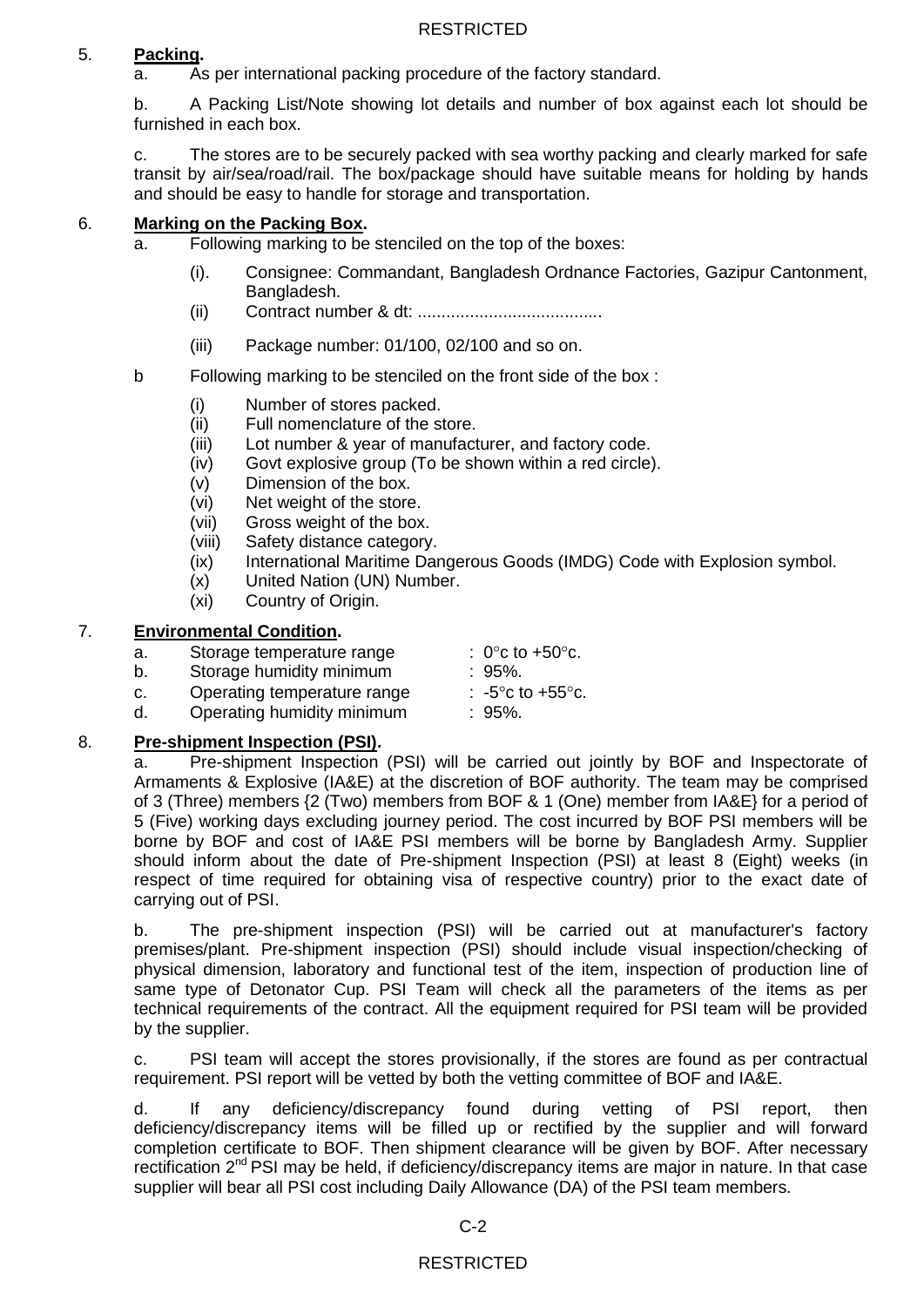e. If the PSI is not carried out due to any reason then the Quality Assurance Certificate of ''Quality Assurance Department'' of the manufacturer will be considered as PSI report. In this case 60% payment will be given after shipment. The post-shipment inspection will be carried out jointly by the inspection team of supplier/manufacturer/representative/local agent, IA&E and BOF. Thereafter, rest 40% payment will be given after satisfactory post-shipment inspection report at BOF site. If the stores are rejected during post-shipment inspection, the stores will be replaced by the supplier at their own cost.

f. The PSI team will carry 200 nos Base Corpus (without the filling of delay element) from BOF for the suitability test in manufacturer factory. If PSI not carried out then 200 nos Base Corpus (without the filling of delay element) from BOF will be handed over to local agent to send to manufacturer at their own responsibility and cost for suitability test in the manufacturer factory.

g. **QAC Related Original Documents/Certificates**: Following original documents/certificates are to be furnished with the QAC. All test/Inspection result/results which was/were conducted by the quality control department of manufacturer to be furnished including the following:

- (1) Certificate of country of origin.
- (2) Certificate of country of manufacture/assembly.
- (3) Certificate of year of production.
- (4) Certificate of warranty/guaranty as specified in the contract.
- (5) Certificate of quality assurance and genuineness.
- (6) Buy back certificate.

(7) Functionality test certificate and test firing certificate for fulfillment the technical specification as per contract.

(8) Laboratory test certificate for fulfillment of the technical specification as per contract.

(9) Environmental suitability certificate (suitability for tropical climate, humidity tolerance, operating temperature, storage temperature, salinity resistance) for fulfillment the technical specification as per contract.

- (10) Packing list as per contract.
- (11) All other certificates as mentioned in the contract and any other as deemed necessary.
- h. All documents/certificates will be original and duly signed and stamped.

### 9. **Pre-shipment Inspection (PSI) Requirement.**

a. Functional test (Internal Proof Test Firing) of Detonator Cup should be carried out by the Pre Shipment Inspection team during PSI. 225×Detonator Cup (each lot) and other components for functional test should be supplied by the supplier at free of cost.

b. Following test should be conducted by the supplier at the time of PSI for each lot of 50,000 nos (Detonator Cup):

| Ser | <b>Sort of Examination</b>                                                                   | <b>Sample</b><br><b>Size</b> | <b>Way of Conduction</b>                                                                                                            | <b>Remarks</b>                            |
|-----|----------------------------------------------------------------------------------------------|------------------------------|-------------------------------------------------------------------------------------------------------------------------------------|-------------------------------------------|
| 1.  | Dimension checking<br>and<br>appearance                                                      | 90 nos                       | Dimension checking according to drawing<br>and visual appearance checking (brand<br>new, rust/dirt free, fresh, spot/mark free etc) | All should be<br>as<br>per<br>requirement |
| 2.  | Checking of the airtight<br>hermetic in complete Fuze<br>assembly                            | $15$ nos                     | Shocking in water with normal temperature<br>on deepness 150 mm in duration of 02<br>minutes.                                       |                                           |
| 3.  | Checking of the resistance<br>on the high humidity in<br>complete Fuze assembly              | 15 nos                       | In hermatic sealed desicator with pure<br>water (100% relative humidity) for 24<br>hours.                                           |                                           |
| 4.  | Checking of the abrupt<br>influences of temperature<br>changes in complete Fuze<br>assembly  | $15$ nos                     | chambers according<br>climate<br>tο<br>In.<br>procedure, 3 cycles by 8 hours (+50°C,<br>$-30^{\circ}$ C)                            | All should be                             |
| 5.  | 0f<br>Exposure to extremes<br>$-30^{\circ}$ C<br>temperature<br>in<br>complete Fuze assembly | 15 nos                       | $-30^{\circ}$ C<br>Tempering at<br>according<br>to<br>procedure for a period of 24±2 hours                                          | fired                                     |

C-3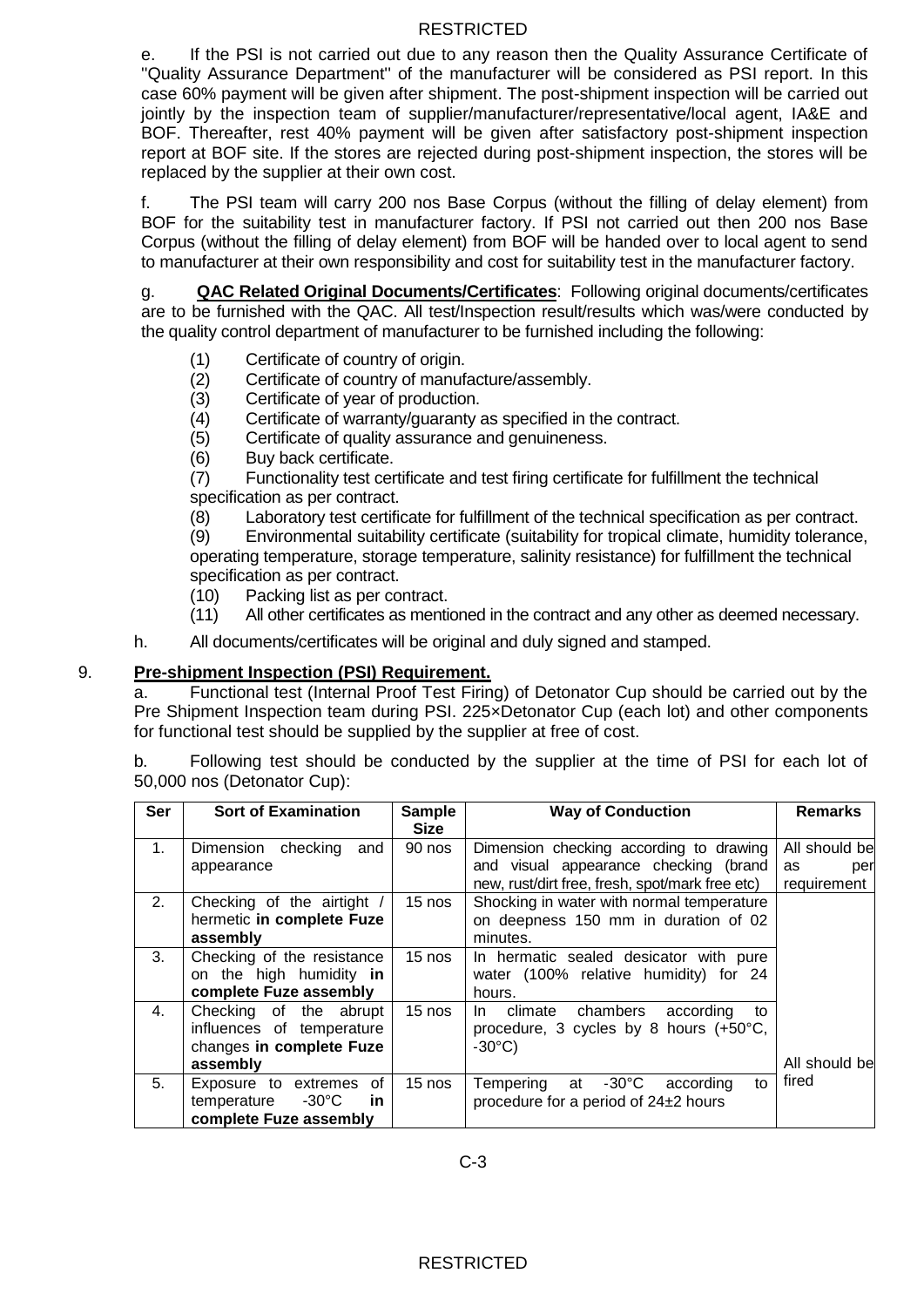| Ser            | <b>Sort of Examination</b>                                                                | <b>Sample</b><br><b>Size</b> | <b>Way of Conduction</b>                                                                | <b>Remarks</b> |
|----------------|-------------------------------------------------------------------------------------------|------------------------------|-----------------------------------------------------------------------------------------|----------------|
| 6.             | Exposure to ambient of<br>temperature $+21^{\circ}$ C<br>in in<br>complete Fuze assembly  | $15$ nos                     | Tempering at $21\pm1$ °C for a period of 8<br>hours                                     |                |
| 7 <sub>1</sub> | Exposure to extremes of<br>temperature $+50^{\circ}$ C<br>in in<br>complete Fuze assembly | $15$ nos                     | Tempering at $+50^{\circ}$ C<br>according<br>to<br>procedure for a period of 24±2 hours |                |
|                | 180 nos<br>Total =                                                                        |                              | +30 nos for the retest (if required)                                                    |                |

c. Besides that any other test manufacturer wants to conduct as per factory standard and quality at the time of PSI. Required Percussion Cap and other components as deemed necessary will be provided by supplier free of cost for test firing.

### 10. **Post-shipment Inspection Requirement.**

a. Necessary Base Corpus with Delay Element and Percussion Cap should be provided by the supplier, with which Fuze will be manufactured and Post Shipment Inspection will be done as BOF standard given below:

| Ser    | <b>Name of Test</b>                                                | <b>Duration of</b><br><b>Immersion</b> | <b>Fuze</b><br>Quantity | <b>Remarks</b>                                                                                                                                                                                                                       |
|--------|--------------------------------------------------------------------|----------------------------------------|-------------------------|--------------------------------------------------------------------------------------------------------------------------------------------------------------------------------------------------------------------------------------|
| 1.     | Room<br>temperature<br>test                                        |                                        | 20 nos                  | If one Fuze blinds/misfires, the test will be<br>repeated with equal 20 nos of Fuzes. There<br>must be no failure in the retest.                                                                                                     |
| 2.     | $+60^{\circ}$ C<br>temperature<br>test                             | Min 03 hours or<br>max 08 hours        | $10$ nos                | If one Fuze blinds/misfires, the test will be<br>repeated with equal 10 nos of Fuzes. There                                                                                                                                          |
| 3.     | $-30^{\circ}$ C<br>temperature<br>test                             | Min 03 hours or<br>max 08 hours        | 10 nos                  | must be no failure in the retest.                                                                                                                                                                                                    |
| 4.     | Thermal shock test<br>(+60°C<br>$30^{\circ}$ C<br>$+60^{\circ}$ C) | Min 03 hours or<br>max 09 Hours        | 05 nos                  | If one Fuze blinds/misfires, the test will be<br>repeated with equal 05 nos of Fuzes. There<br>must be no failure in the retest.                                                                                                     |
| 5.     | Drop test                                                          | 02<br>From<br>meter<br>height          | 05 nos                  | There must not be any detonation when dropped.<br>One failure will reject the whole lot of Fuze.                                                                                                                                     |
| 6.     | Water proofness test                                               | 60 mins                                | 01 nos                  | If one Fuze fails the test will be repeated with                                                                                                                                                                                     |
| 7.     | Lead plate test                                                    | Lead plate with 05<br>mm thickness     | 01 nos                  | 05 nos of Fuzes. There must be no failure in<br>the retest.                                                                                                                                                                          |
| 8.     | <b>Functional test</b>                                             |                                        | 15 nos                  | 15 nos complete Fuze will be fired with<br>Grenade Hand Arges-84. If fails 1 <sup>st</sup> time as<br>per BOF standard, the test will be repeated<br>with equal 15 nos of complete Fuzes. There<br>must be no failure in the retest. |
| Total= |                                                                    |                                        | 67 nos                  | +70 nos for the retest (if required)                                                                                                                                                                                                 |

### **Complete fuze testing procedure (per lot 50,000 nos)**

b. **Compatibility test**. 15 nos supplied items from each lot will be assembled with BOF produced Base Corpus with Delay Element to see the compatibility. The supplied items should be compatible.

c. Following items should be given free of cost by the supplier for functional test during post shipment inspection:

- (1) Base corpus with delay element: 140 nos for each lot of Detonator Cup.
- (2) Percussion Cap: 155 nos for each lot of Detonator Cup.
- (3) Detonator Cup: 155 nos for each lot.
- d. The supplied items should pass post shipment test mentioned above for final acceptance.
- 11. **Technical Manual**. 03×Copies of Technical Manual of Detonator Cup containing storage, inspection and maintenance to be provided by the supplier at free of cost. Technical Manual should contain detail description of the Detonator Cup in English Language.
- 12. **Authority Holding Sealed Particulars**. CI, IA&E, Gazipur Cantonment.
- 13. **Inspection Authority**. CI**,** IA&E, Gazipur Cantonment or authorized representative.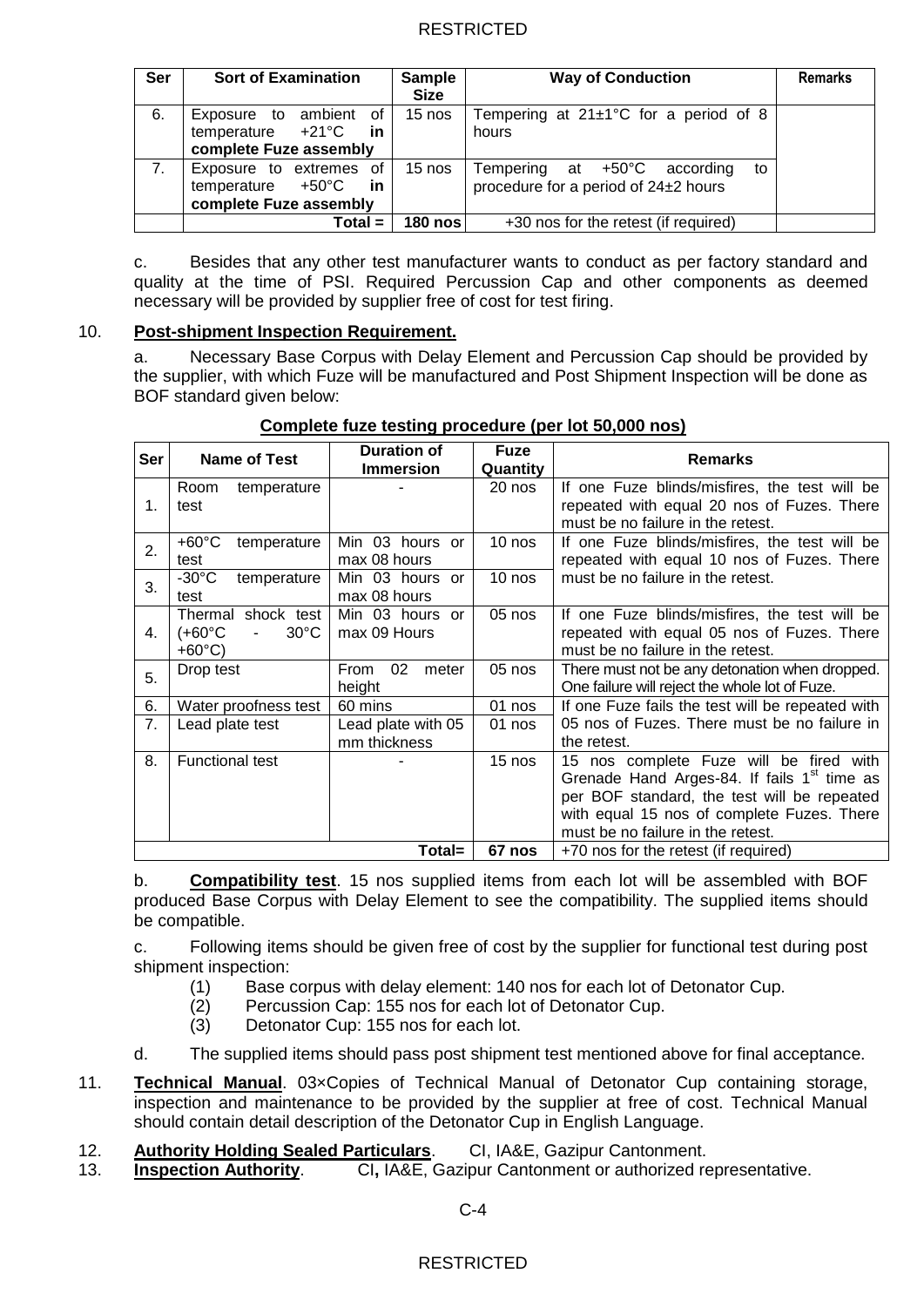- 14. **Part-Shipment**. Part-shipment is allowed if PSI cannot be carried out and goods are send basing on QAC.
	- a. 1st shipment : 50% of total quantity.
	- b. 2nd shipment : Rest 50% quantity.
- 15. **Part Payment**. Part payment is allowed if PSI cannot be carried out and goods are send basing on QAC.
- 15. **Transshipment**. Transshipment is not allowed.
- 16. **Inspection Certificate**. Final Inspection Certificate from the manufacturer should be provided along with the store by the supplier.
- 17. **Country of Origin**. Austria, Serbia, Pakistan, Bosnia & Herzegovina, UK, USA, Canada, Australia, France, Germany, Turkey, Italy and Poland.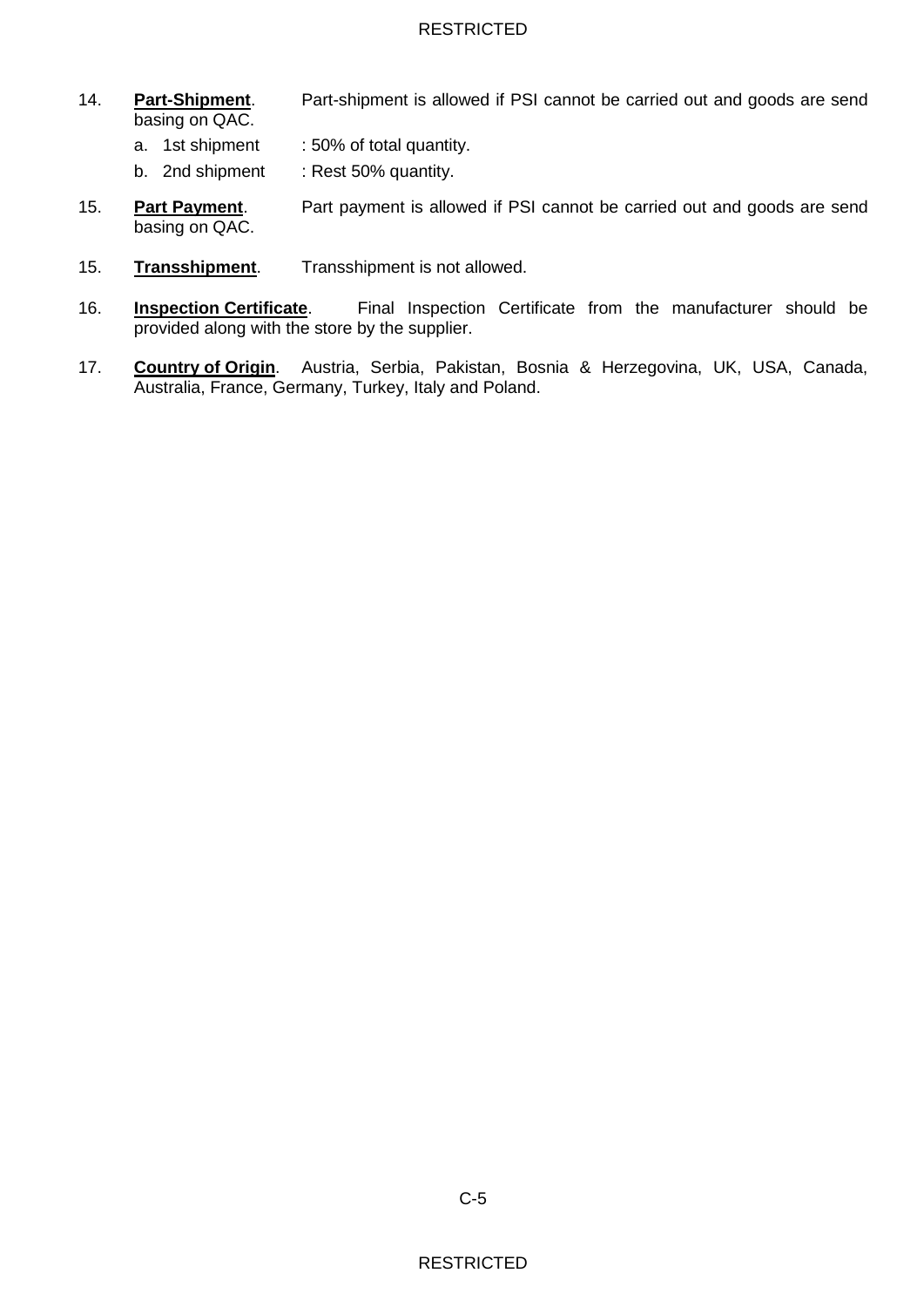#### **ANNEX- D TO BOF TENDER NO 23.27.0000.167.177(i).3256105.21.22 DATED 02 JUNE 2022**